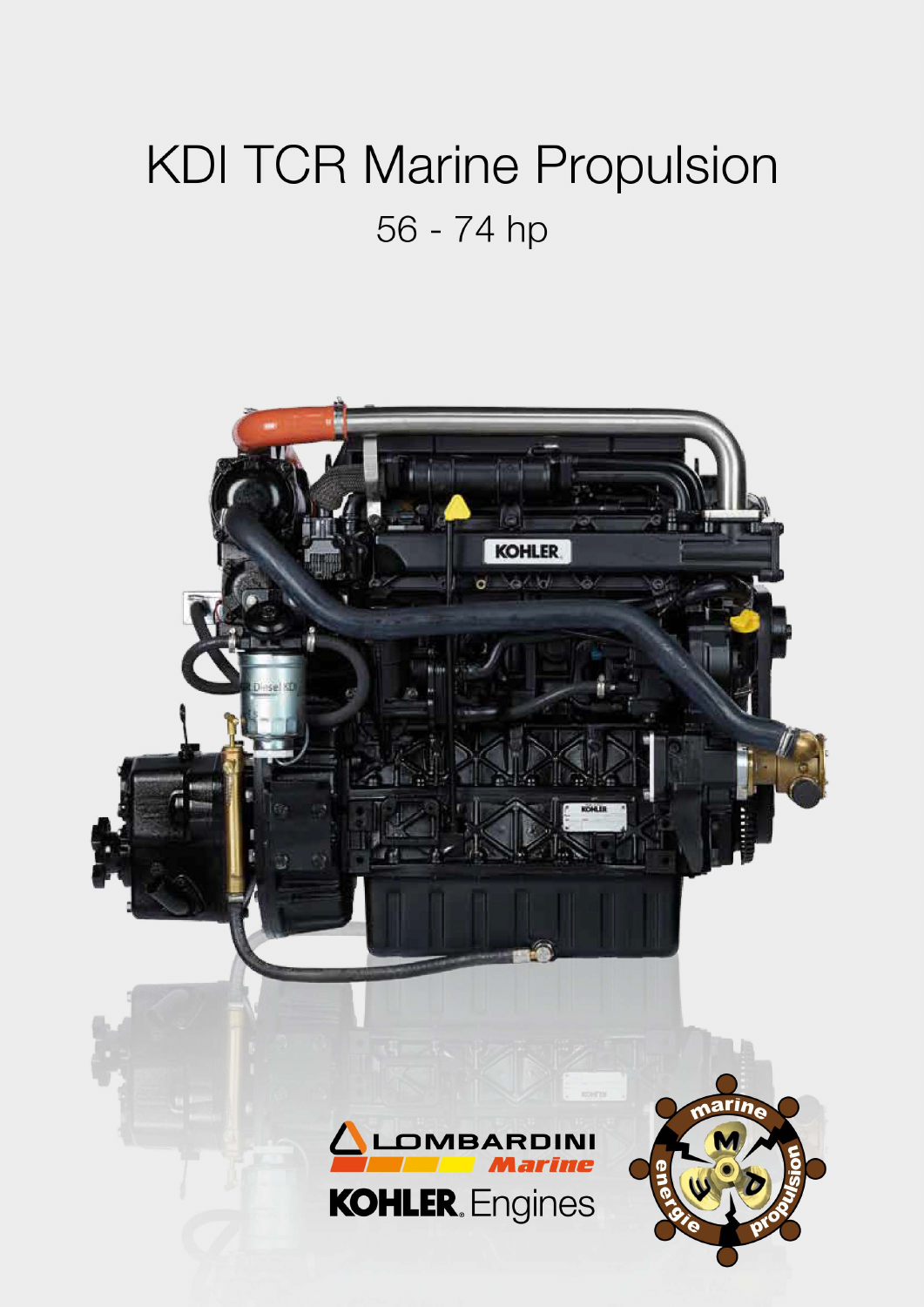# **KDI** 1903TCR Marine Propulsion

### **quick specifications**

| 3<br><b>CYLINDERS</b>        | Turbo Common Rail                     |
|------------------------------|---------------------------------------|
| 56<br>$\overline{42}$<br>h p | @ 2600 rpm<br>2013/53/EU<br>(EU RCD2) |
| 225                          | @ 1500 rpm                            |



#### **standard equipment**

Digital De Luxe-panel Alternator 12V - 100A Electric starting Oil extraction pump 100Nm PTO facility Exhaust mixing elbow Fresh water expansion tank Sea water pump front mounted

#### **Accessories on demand**

Set of flexible engine mounts Hot water take-off kit

Second station harness and panel

Oil pressure sensor for Digital De Luxe-panel

NMEA 2000 convertor for Engine monitory system



### **DATA**

### **DIMENSIONS** (mm)

KDI 1903TCR with TMC260 marine gear



#### **performance curves** (ACCORDING TO iso 14396)



Power ratings refer to engines equipped with air filter, standard muffler, after running-in period at ambient  $P$ conditions of +25°C, relative humidity 30% and 1 bar. Power levels drop by 1% every 100 m altitude and by 2% every 5°C above +25°C.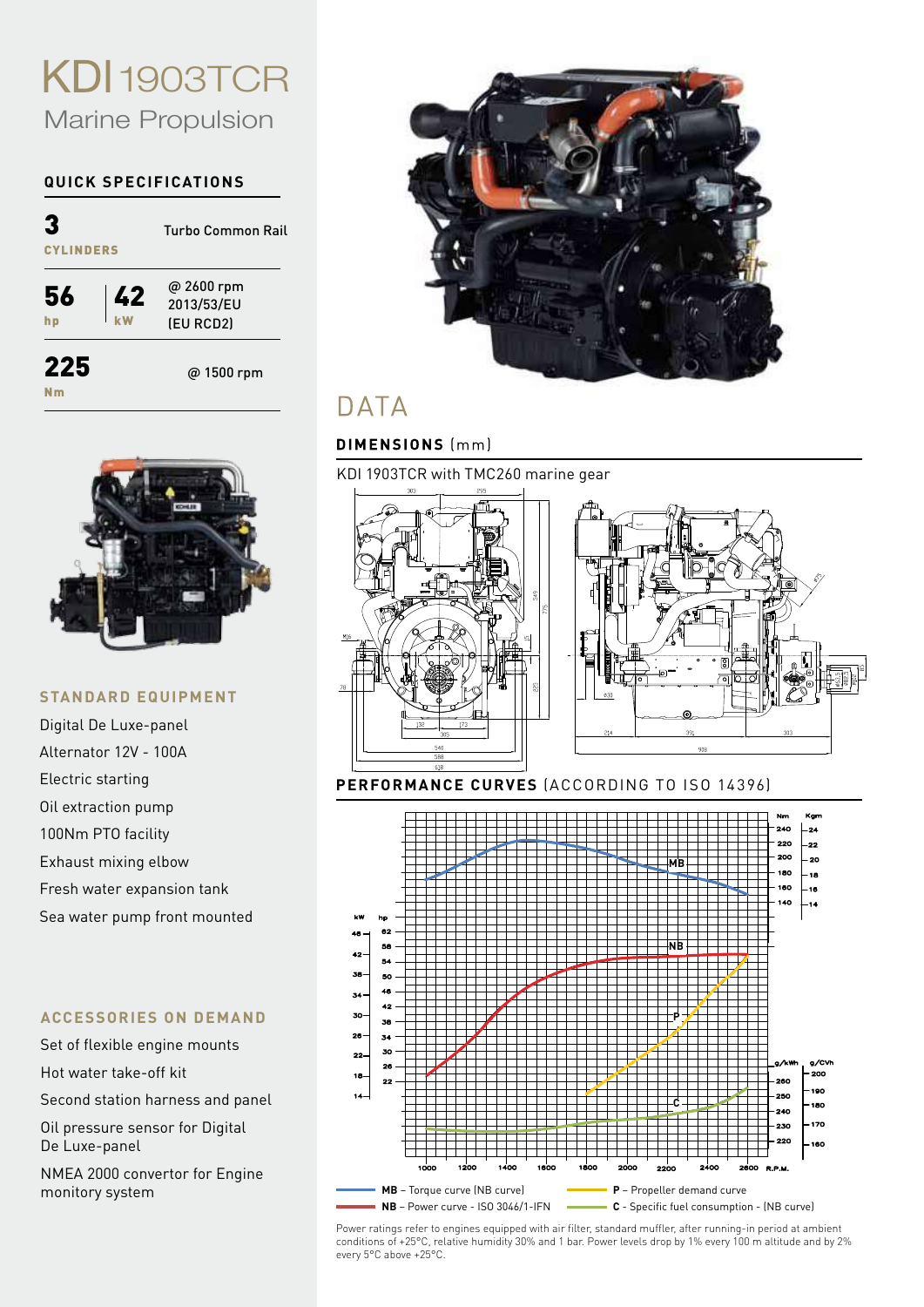

### **DATA**

### DIMENSIONS (mm)

KDI 2504TCR with TMC260 marine gear



**C** - Specific fuel consumption - (NB curve)

# **KDI**2504TCR Marine Propulsion **quick specifications**

| <b>CYLINDERS</b> | Turbo Common Rail                            |  |
|------------------|----------------------------------------------|--|
| $74 \big  55.4$  | @ 2600 rpm<br>2013/53/EU<br><b>(EU RCD2)</b> |  |
| 300<br>N m       | @ 1500 rpm                                   |  |



### **standard equipment**

Digital De Luxe-panel Alternator 12V - 100A Electric starting Oil extraction pump 100Nm PTO facility Exhaust mixing elbow Fresh water expansion tank Sea water pump front mounted

### **Accessories on demand**

Set of flexible engine mounts Hot water take-off kit

Second station harness and panel

Oil pressure sensor for Digital De Luxe-panel

NMEA 2000 convertor for Engine monitory system



**NB** – Power curve - ISO 3046/1-IFN